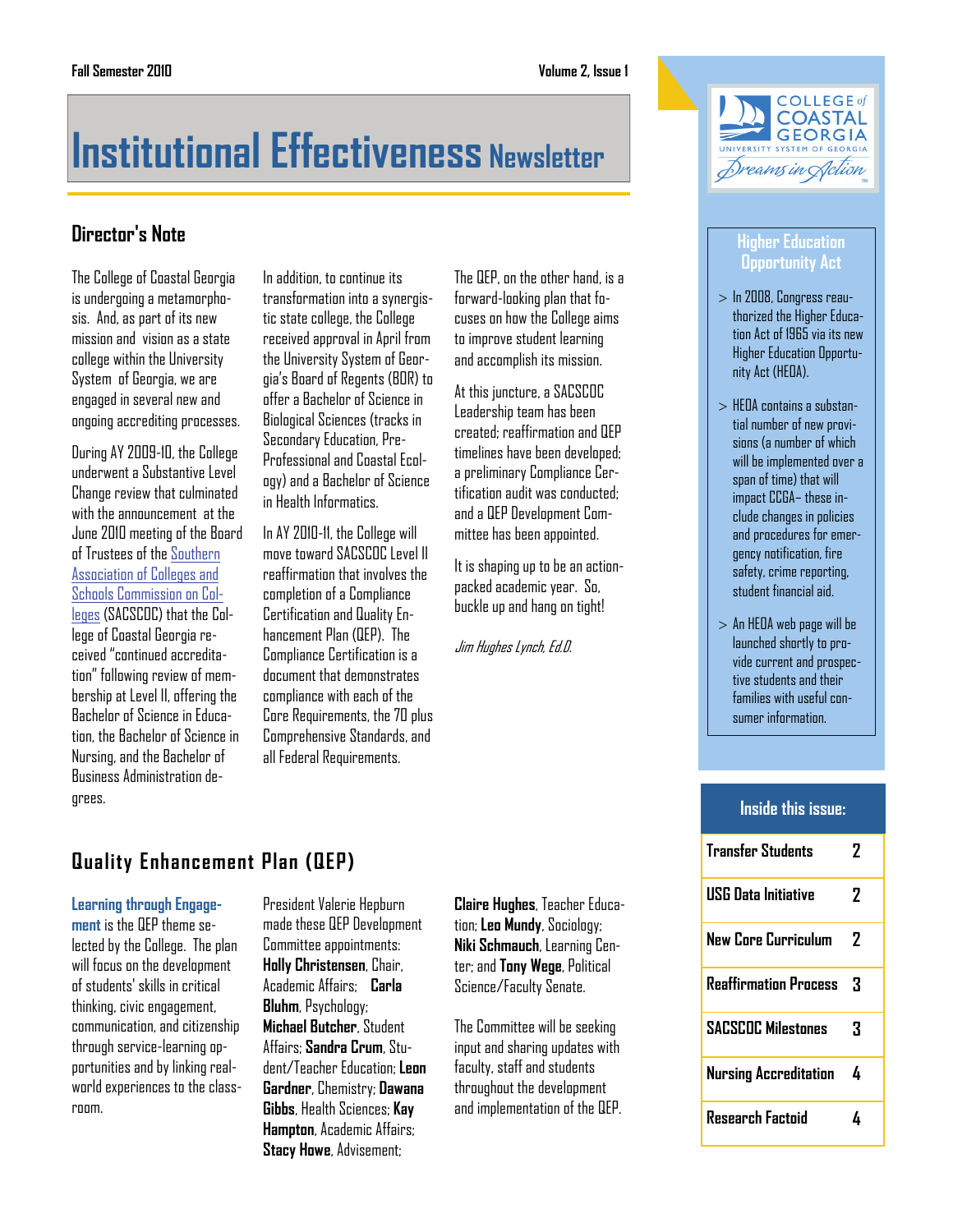# Page 2 **Institutional Effectiveness Newsletter**

# **USG Data Initiative Update**

Mr. Bob Cernock is the new Chief Data Officer /Associate Vice Chancellor for Data Administration at the University System of Georgia (USG) Board of Regents. One big step in moving forward to address key USG data repository issues has been the establishment of a system-wide data governance

group. President Valerie Hepburn has identified Dr. Jim Hughes Lynch to serve as CCGA's institutional representative to that group. Below is a draft *outline* which lists some areas that will likely be the points of initial focus for this group in addressing USG data and data-related issues.

According to Mr. Cernock, "as progress is made to solidify the data governance structure, the focus points will most likely evolve, but the core principles of data governance will remain as the foundation from which to build."

# Initial Focus of USG CDO and Institutional Representative

Establish a system-wide data governance committee comprised of the USG CDO and the person identified at each institution to serve as the local CDO. Initial focus to address. recommendation(s) of the USG123 Data Marts Audit, to wit:

We recommend the creation of a senior level Data Administration position (Chief Data Officer versus Chief Information Officer) position at the USO and the designation of a similar position at each USG institution (institutional CDO appointed by their local leadership).

Beginning with the data repository known as the Academic Data Mart, work with the institutional CDOs to make sure that the data stored at the USG offices is the correct representation of the data held at the institution.

Review, enhance, and edit as appropriate the Data Element Dictionary (DED) for the data elements within the Academic Data Mart. This review will include determination that the correct data elements are being requested of the institutions as well as review of the definition of each element along with its corresponding valid values.

Work with the system-wide data governance group to enhance the communication that takes place between the USG system office and the institutions, specifically addressing the recommendations presented in the USG123 Data Mart Audit, to wit:

We recommend that a comprehensive Documentation and Communications Plan be developed, coordinated with all USG institutions, and implemented for the USG123 Data Marts and for their interfaces with associated institutional transaction systems. Additional documentation, over and above currently available, is required in order to document and map business practices to data elements.

# **Useful USG Reports**

[Semester Enrollment](http://www.usg.edu/research/students/enroll/term.phtml) [10-Year Enrollment](http://www.usg.edu/research/students/enroll/10yr/) [GA Resident Enrollment](http://www.usg.edu/research/students/enroll/resident/) [HOPE Scholarship](http://www.usg.edu/research/students/hope/)  [Pell Grant](http://www.usg.edu/research/students/pell_grant/)  [HS Grade Point Averages](http://www.usg.edu/research/students/freshman/hsgpa/) [College Prep Curriculum](http://www.usg.edu/research/students/freshman/cpc/) [Learning Support Placement](http://www.usg.edu/research/students/ls/ls-reqs/) [Learning Support Exit Rates](http://www.usg.edu/research/students/ls/ls2.phtml) [Degrees Conferred](http://www.usg.edu/research/students/degrees/)

# **New Core Curriculum**

In October 2009, the Board of Regents approved a revision of the University System of Georgia's core curriculum to allow for greater flexibility in aligning students' general education experience with individual institutional missions and strategic plans and to increase the use of learning outcomes. The revised policy provides minimum requirements in each domain area, includes additional learning requirements in global perspectives and critical thinking, maintains the USG's transfer guarantee of core courses, and keeps the total number of hours required (i.e., 42 semester credits) the same. The Humanities and Fine Arts area now includes Ethics as part of the array of courses to be offered in this domain.

#### **Click** [here](http://www.usg.edu/academic_programs/documents/CorePolicy2009-09-23.pdf) **to view full report**

Source: USG BOR website

# **Transfer Students**

The USG is committed to access for and success of transfer students. Annual [transfer re](http://www.usg.edu/research/students/transfer/)[ports](http://www.usg.edu/research/students/transfer/) have been created to provide feedback on the mobility of USG students who transferred to USG institutions during a particular fiscal year from other USG institutions, from non -USG Georgia colleges and universities, and from out-of-state colleges and universities.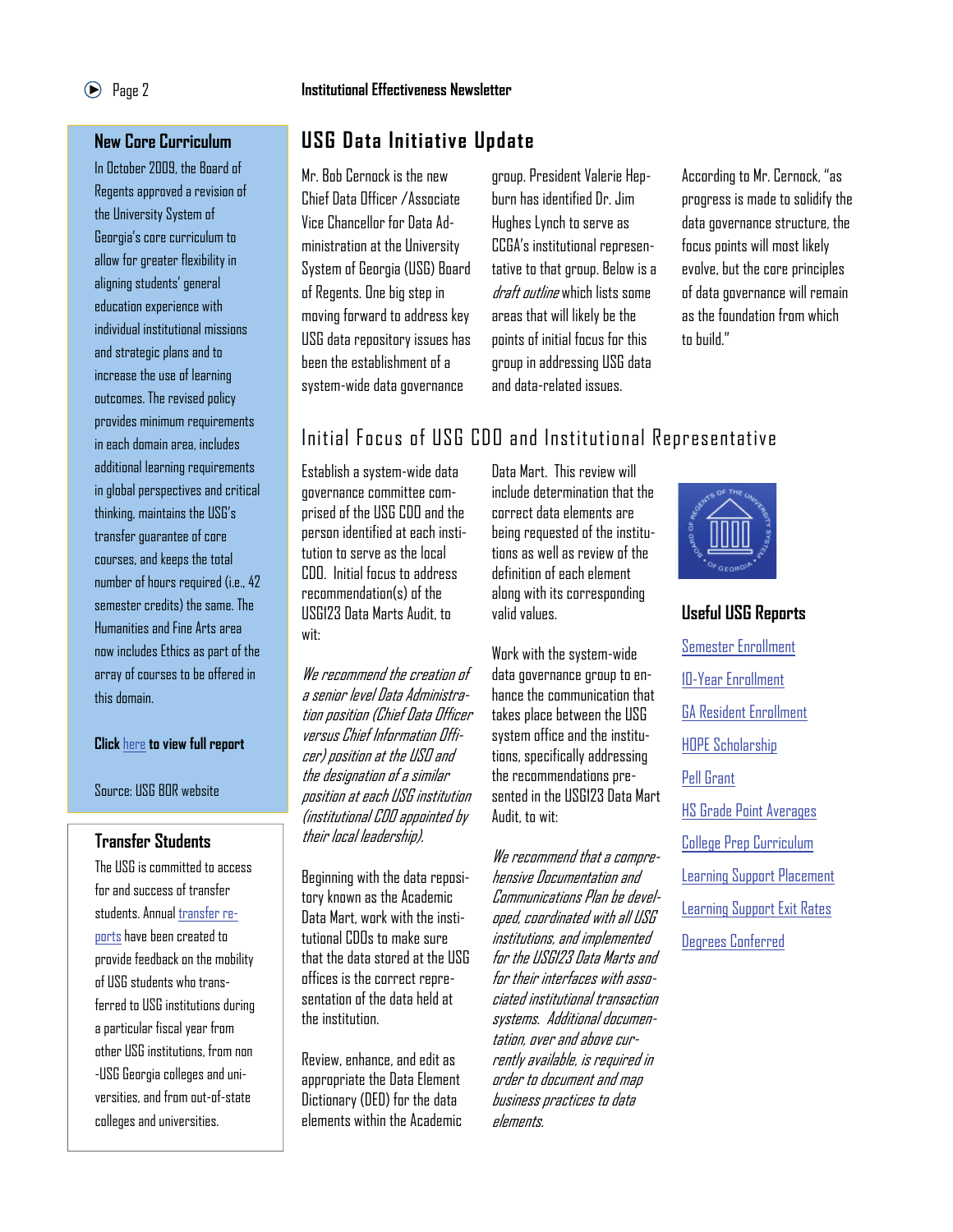# **Phases in the Reaffirmation Process**

Several phases in the reaffirmation process involve the institution, the Off-Site and On-Site Reaffirmation Committees, the Commission, and Commission staff in the following sequence.

# **The Orientation Meeting.**

Commission staff conduct an Orientation Meeting for the institution's Leadership Team. This orientation explores critical issues pertaining to the completion of the Compliance Certification and the development of the Quality Enhancement Plan and provides time to discuss timelines and other reaffirmation issues with the institution's assigned Commission staff member.

**Compliance Certification.** The institution prepares and submits its Compliance Certification, relevant supporting documentation, and an updated "Institutional Summary Form Prepared for Commission Reviews" to the Commission on Colleges and to the Off-Site Reaffirmation Committee.

# **Off-Site Review and Report.**

The Off-Site Reaffirmation Committee reviews the institution's Compliance Certification

and meets to finalize the report of its findings.

**Review of the Report.** Commission staff transmit the Off-Site Reaffirmation Committee report to the institution and invite the Leadership Team to schedule a conference call with them to discuss the findings of the Off-Site Reaffirmation Committee.

# **Materials for the Committee.**

The Commission sends the On-Site Reaffirmation Committee a copy of the Off-Site Reaffirmation Committee's report. The institution submits its updated Institutional Summary Form Prepared for Commission Reviews, Compliance Certification (narratives only), catalog(s), written response to Third Party comment (if applicable), Quality Enhancement Plan, and Focused Report (if one is prepared) to the Commission and to the On-Site Reaffirmation Committee members.

### **On-Site Visit and Report.** The On-Site Reaffirmation Committee visits the institution, including a selection of off-campus

sites, if applicable, to evaluate and determine the acceptability of the QEP, to review areas of

non-compliance noted by the Off-Site Reaffirmation Committee, to review standards and requirements related to the criteria established by the U.S. Department of Education, and to review any areas of concern that may surface during the visit.

**Response to the Visiting Committee Report.** The institution prepares a response to the recommendations in the Report of the Reaffirmation Committee and submits it to the Commission along with a copy of the QEP.

**Commission Action.** After review of the three primary reaffirmation documents - Report of the Reaffirmation Committee, the QEP, and the institution's response - and two analyses of the institution's response, one by Chair of the On-Site Reaffirmation Committee and one by the institution's Commission staff member, the SACSCOC Board of Trustees takes action on the institution's reaffirmation.

Source: SACSCOC Handbook for Institutions seeking Reaffirmation, 2010.

The College of Coastal Georgia was last awarded reaffirmation of accreditation status by the SACS Commission on Colleges in 2001. The College is scheduled to culminate its next accreditation review process for reaffirmation of accreditation by the Commission in 2011.

# **In the Know ...**

IE Newsletter highlights a focused report issued by the [National Institute for Learning](http://learningoutcomeassessment.org/)  [Outcomes Assessment \(](http://learningoutcomeassessment.org/)NILOA) that "examined institution-wide content on the websites of several hundred colleges and universities across the U.S. to determine the extent to which these institutions have made available information about student learning outcomes assessment. …"

[Exploring the landscape: What](http://www.learningoutcomesassessment.org/documents/NILOAwebscanreport.pdf)  i[nstitutional websites reveal](http://www.learningoutcomesassessment.org/documents/NILOAwebscanreport.pdf)  [about student learning outcomes](http://www.learningoutcomesassessment.org/documents/NILOAwebscanreport.pdf)  [assessment activities.](http://www.learningoutcomesassessment.org/documents/NILOAwebscanreport.pdf)  Jankowski, N. A., & Makela, J. P. (2010, June, Urbana, IL: University of Illinois and Indiana University, National Institute of Learning Outcomes Assessment).

# **SACSCOC Milestones**